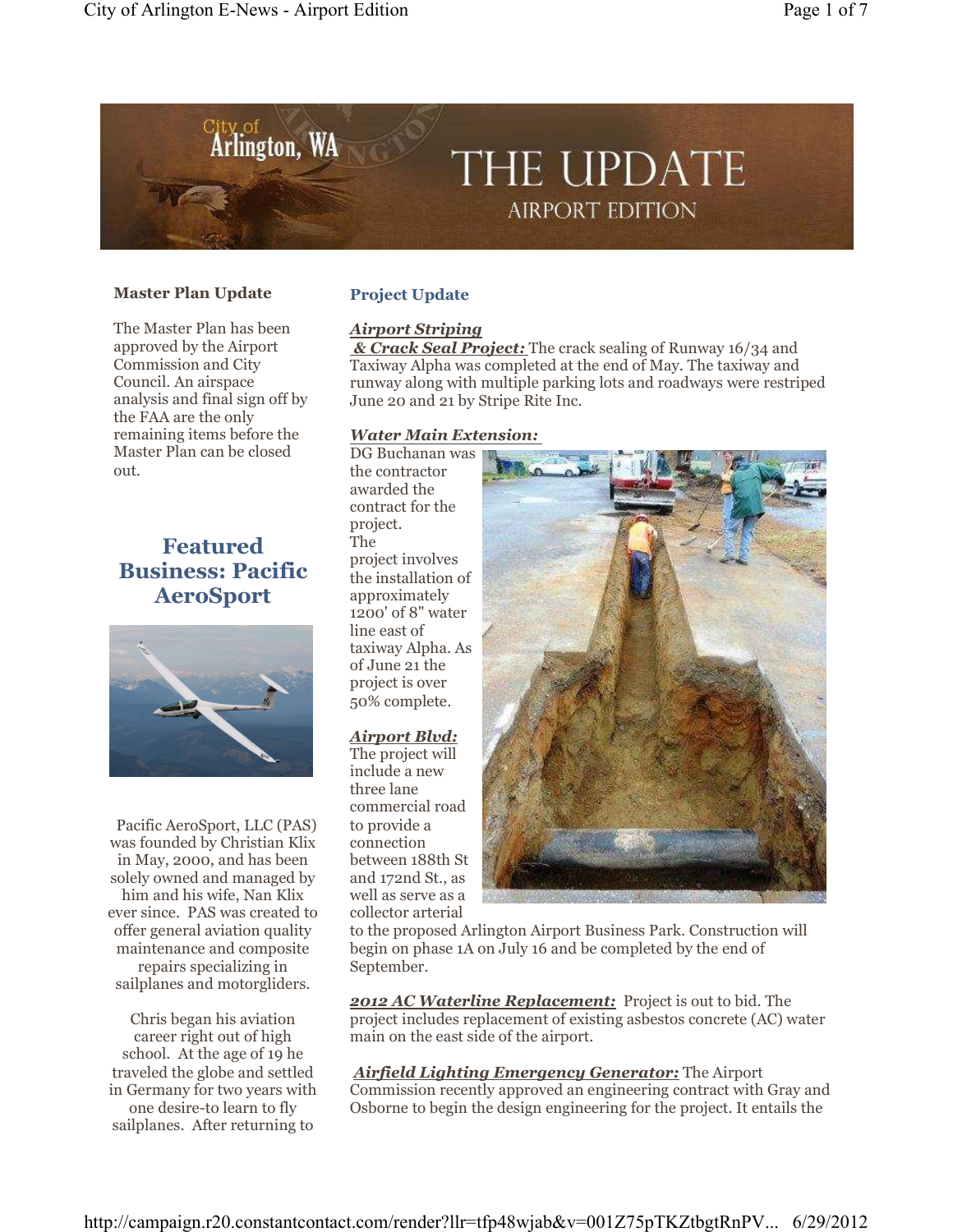the states with a German and US glider license, he pursued his Commercial Instrument SEL pilot ratings and General Radiotelephone Operator and A & P aircraft mechanic

licenses from Everett Community College Aviation Maintenance program. Upon opening the doors at PAS, he obtained his FAA Inspector Authorization (IA).

Prior to starting PAS, Chris worked for 13 years with Stoddard-Hamilton Aircraft, manufacturer of the well known Glasair and GlaStar composite aircraft kits. As customer technical support and R&D shop manager he had the privilege of making several first flights in their prototype aircraft. Since then Chris has also enjoyed working at Boeing on the flight line testing, troubleshooting, and repairing avionics installations in the 737 and 757 cockpits.

For the last two years, Pacific AeroSport has been delivering a total of 19 two-place DG-1001 gliders (picture above) to the United States Air Force Academy in Colorado Springs, Colorado. The gliders are being utilized for primary and aerobatic training for Air Force cadets.

Pacific AeroSport is located on the southwest side of the Arlington airport at 17705 49th Dr NE # B.

Visit their website.

### **Break-Ins**

There recently has been a rash of break-ins west of the airport. One airport tenant in the ultralight center has

installation of an emergency generator to support current and future airport lighting. Staff has submitted an application with the FAA to receive funding for the project. WDSOT Aviation has awarded a grant to the airport of 2 and 1/2 % or up to \$2,887.50 for a portion of the project.

### *AIP Funding*

Along with the application to the FAA to receive funding for the emergency generator, staff also applied for assistance to purchase the last remaining non-airport owned property underneath the runway protection zones. The property is a 1 acre parcel and is located on the northeast corner of the airport.

Staff also plans on submitting an additional application to the FAA to obtain aid for the design work for future Taxiway Alpha lighting and a required Wildlife Assessment.

# **Arlington Flight Services**



Arlington Flight Services, Inc (AFS) is a new Fixed Based Operator (FBO) on the field. AFS is scheduled to be a full-service FBO and offer pilot training, aircraft rental, aircraft management, charter services, testing, maintenance, pilot supplies, fuel and car rental. AFS is hosting their grand opening Saturday, June 23 with a free BBQ lunch and tour of their facility. AFS is located at 18810 59th Dr NE, Bldg 44A, Arlington, WA 98223 . Contact them at 360-435-5700 or email at info@arlingtonflightservices.com

### **AME based at the Airport**

Arlington Flight Services would like to introduce Dr. Ronan Murphy, AME. He will have an office at AFS and is available by appointment Wednesday mornings.

To find out more information regarding Dr. Murphy visit: www.cascadeneurologic.com/services/flight\_physicals/

Appointments are currently by request:

E-mail: <u>ame@arlingtonflightservices.com</u> or call Arlington Flight Services at 360-435-5700. Or call the medical office team at Cascade Neurologic 360-424-8951.

### **Arlington Fly-In: July 11-15**

http://campaign.r20.constantcontact.com/render?llr=tfp48wjab&v=001Z75pTKZtbgtRnPV... 6/29/2012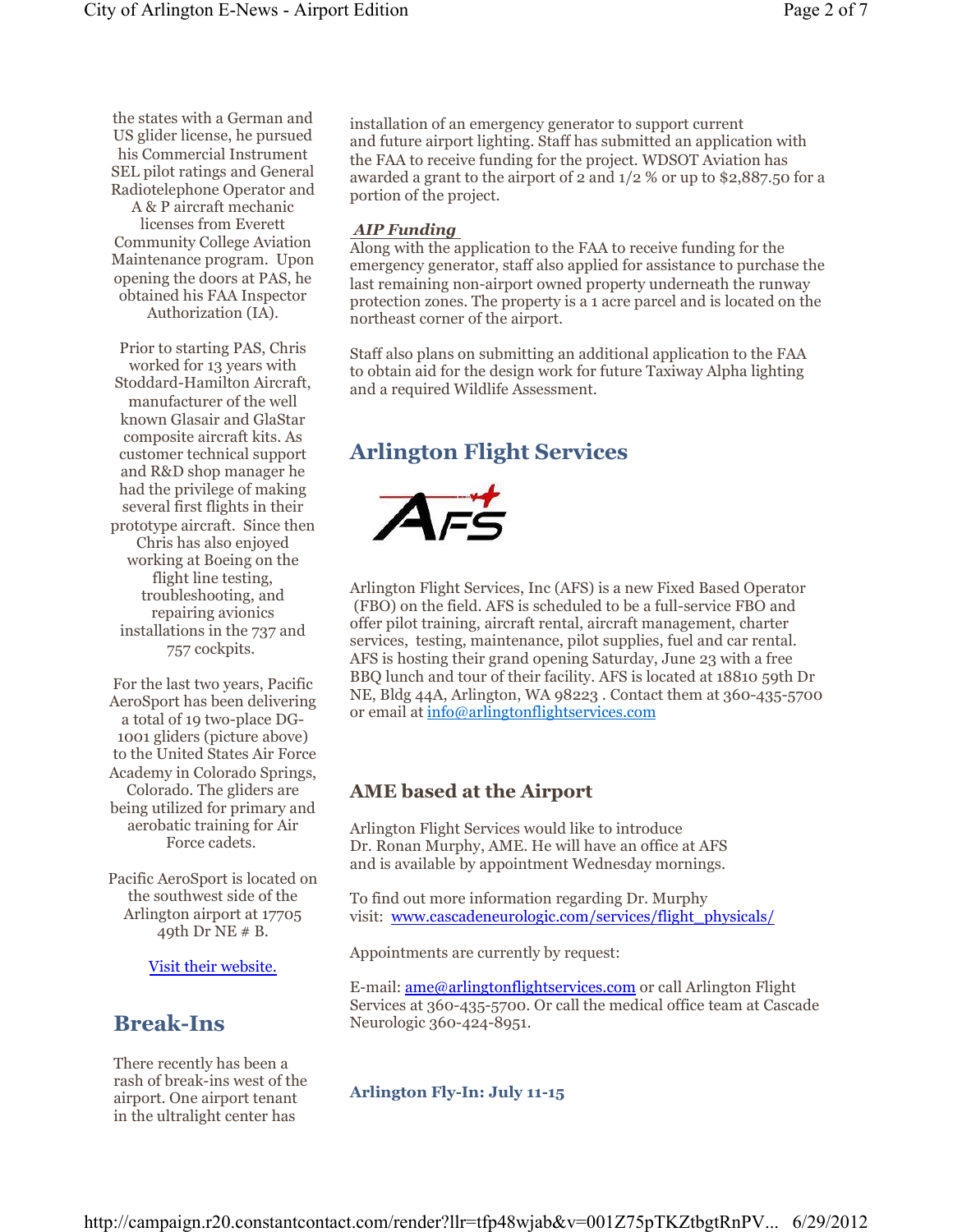had an attempted break-in. All other activity has occurred off airport property in Smokey Point. Please keep a watchful eye and report any suspicious activity to the Arlington Police Department by calling 911.



**Our Website**



## Join Our Mailing List!

**::** 



The best of the Fly-In will be returning with daily airshows, static aircraft displays, the runway theater, bi-plane, trike and war bird rides and the Saturday evening Hot Air Balloon Night Glow.

Appearing for the first time at Arlington is 'Sentimental Journey' which is owned by the Commemorative Air Force and is a World War II vintage B-17 bomber airplane where you can get an up-close and personal look at a unique piece of aviation history. The public is invited to tour this airplane-inside and out. There's even the opportunity for some lucky individuals to actually take a flight and experience this rare aircraft first-hand.

Other attractions include a radio controlled flight area where you can test your skills at unmanned flight. An expanded Light Sport Aircraft area featuring the latest models for sport flying will also be available.

Workshop Wednesday will feature demonstrations and techniques for aircraft building, including fabric covering, riveting, composite, wood and metal rib fabrication, surface grinding, painting, tools and demonstration of a water cooled Volkswagen engine.

Thursday is Kid's day and will feature hands on exhibits and activities for kids, bouncy houses, slides and airplane simulators.

The Military History area is growing once again featuring the northwest's largest gathering of military vehicles and weapons display, a Medal of Honor display and visits by a host of WWII veterans including several Tuskegee Airmen.

Friday will be antique aircraft day with special one of a kind restored aircraft and a museum display from the Skagit Aero Museum in the Barnstormer area.

Saturday will be car show with planes, tractors and automobiles on display all day. Antique, Classic and Hot rods. Live music all day. Airshow at 2 pm followed by military vehicle pass and review parade.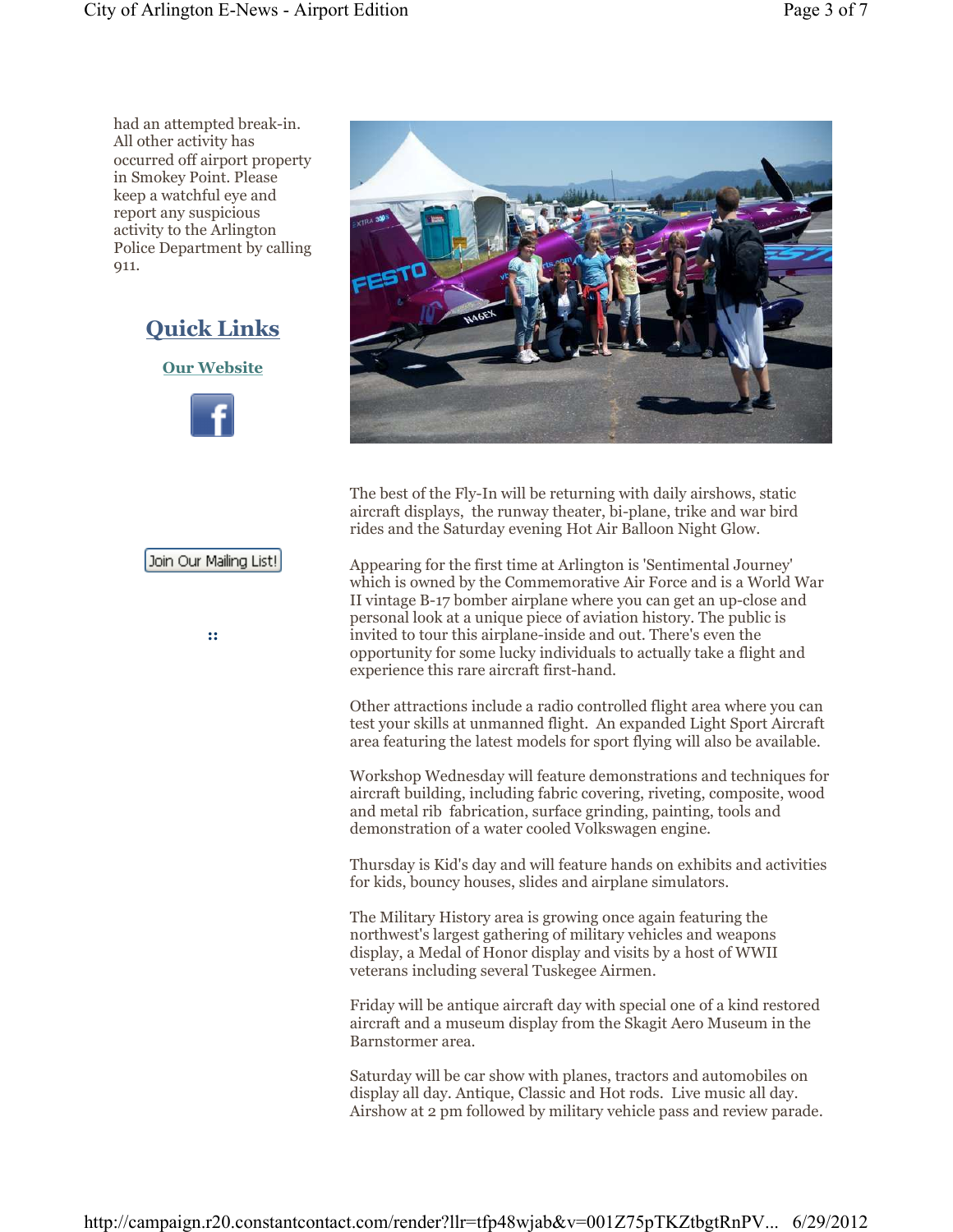Check out the Fly-In web site to see all the activities scheduled. As always kids under 16 enter free with an adult. www.arlingtonflyin.org

### **Parties During the Fly-In**

If you are a tenant hosting a party during the fly-in please take the proper crowd control measures by fencing off your area to ensure your guests do not enter the aircraft operations area. You will be held responsible if your guests interfere with aircraft operations.

## **NEW SID**



Arlington has a new SID (Standard Instrument Departure), the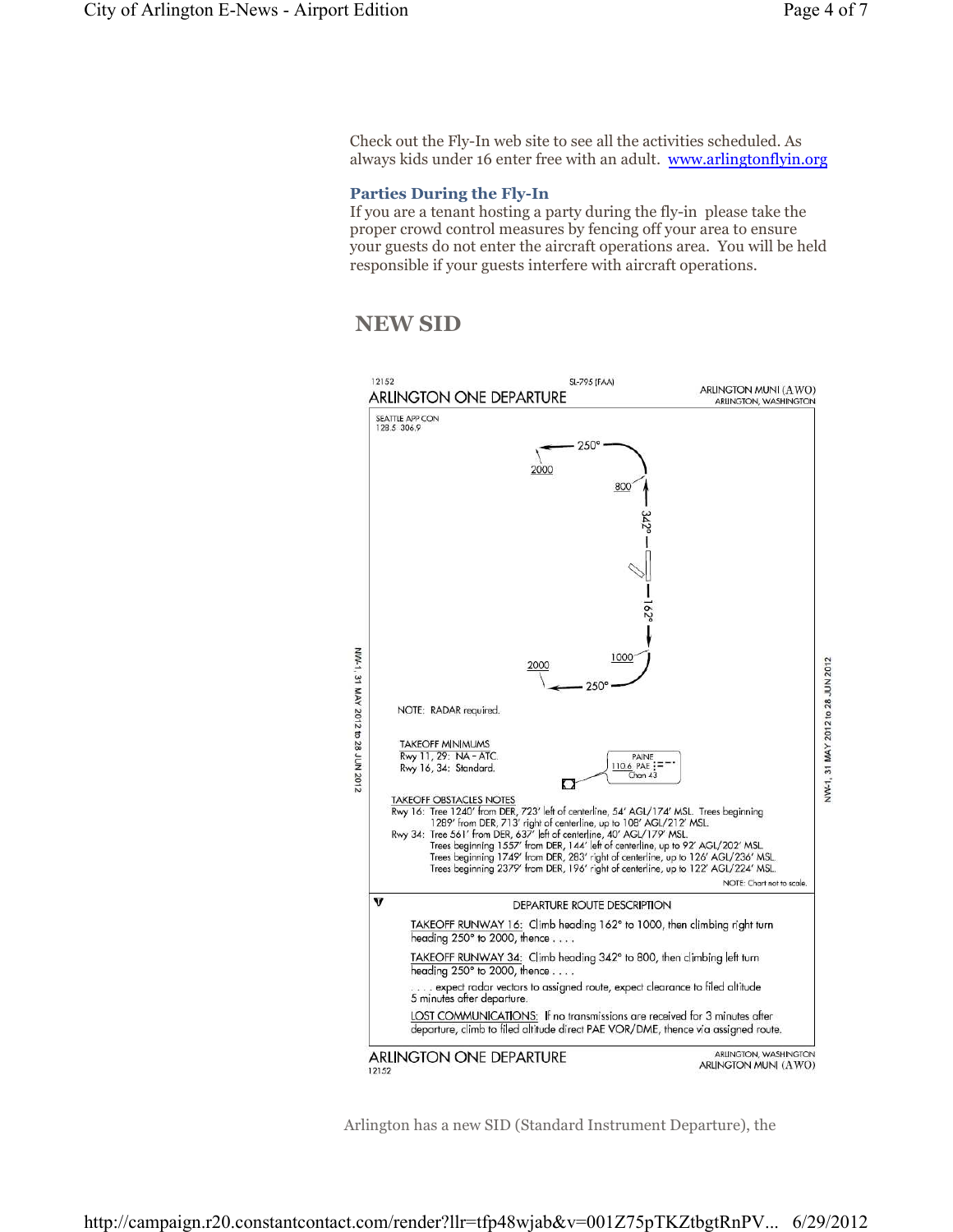Arlington One Departure. The procedure was effective May 31st.

The departure involves a turn to a heading of 250 after takeoff (at or above 800 if taking off from 34; at or above 1000 when using 16), followed by vectors to assigned route.

## **Visit a local airport during "General Aviation Appreciation Month" in June**



General aviation - from recreational to business to emergency medical flying - recently got a boost, when Gov. Chris Gregoire declared June "General Aviation Appreciation Month" in Washington.

The governor's proclamation was informed by the 2012 Washington Aviation Economic Impact study, recently completed by the Washington State Department of Transportation Aviation Division. The study helped highlight the critical role general aviation and community airports play in the lives of Washington state's citizens and its economy.

"We are thrilled that general aviation is receiving this kind of focus," said Tristan Atkins, WSDOT aviation director. "We hope people are able to celebrate this month by visiting some of our state's beautiful and diverse airports."

The proclamation highlights how general aviation, aerospace, aircraft manufacturing and other aviation activities contribute to Washington's economic health and vitality.

Visit the website.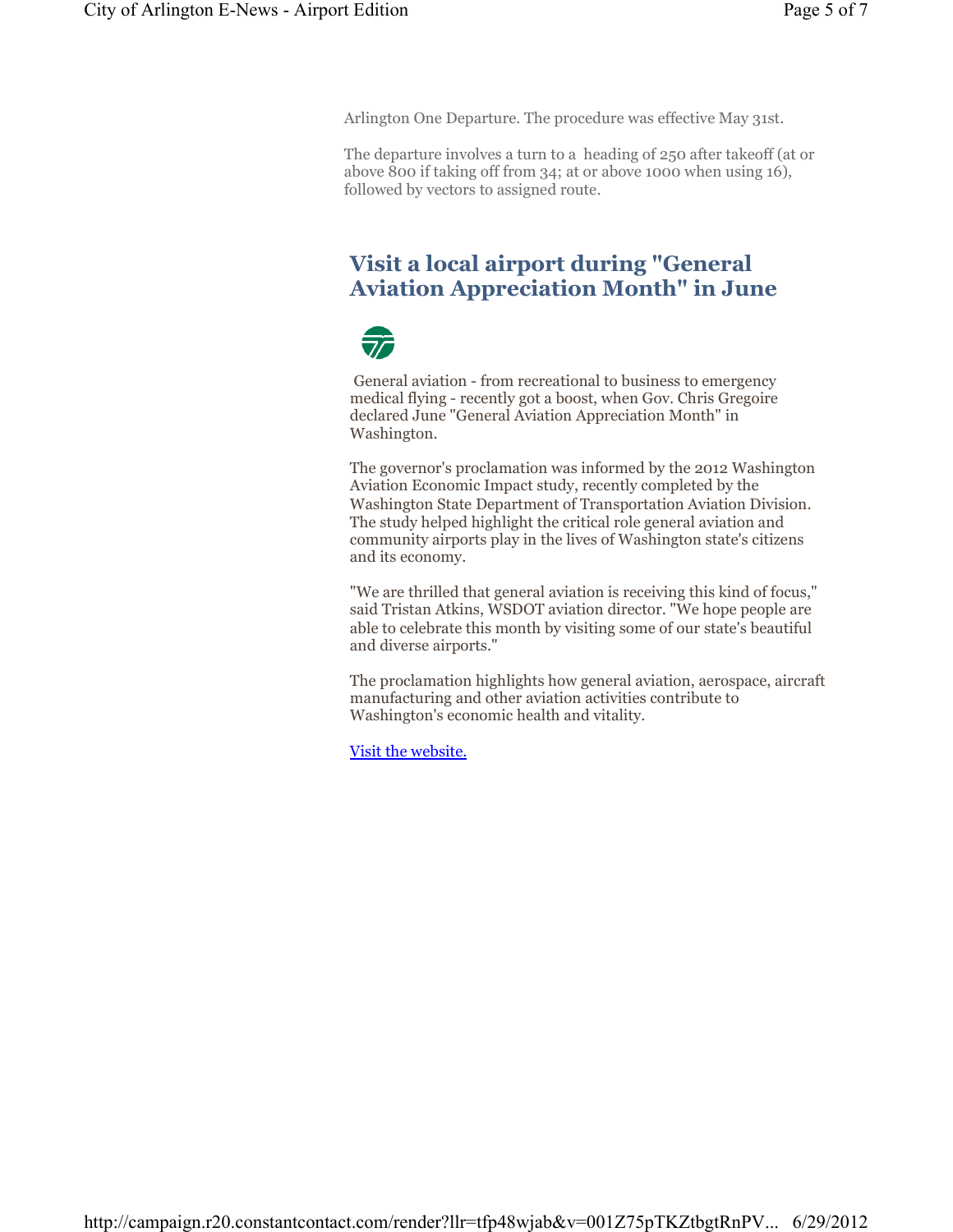

## **Airport Appreciation Day Recap**

Thank you to everyone who participated in Airport Appreciation Day on May 5th. Aside from the occasional rain shower the event was an overwhelming success. Many people overheard comments saying it was "the best Airport Appreciation Day the airport has ever had!" Here is a recap of the event:

-Roughly 140 kids received Young Eagle flights, for many of them it was their first experience in a small aircraft.

-188 kids painted airplanes at the Washington State Department of Transportation Aviation booth.

-31 aircraft were on static display.

-80 kids put parachutes together in Para-Phernalia's exhibit

-Just under 100 people visited the library's booth

We would like to specifically thank the pilots and volunteers who donated their time and money for the event. Not only did the majority of pilots give rides all day, they flew an additional 2 and 1/2 hours to make sure every kid who signed up for a flight received one. Special thanks goes out to Castle and Cooke Aviation who donated fuel cards to every participating pilot. Volunteer groups from the Navy Seal Cadet program, Warm Beach Community Church, Civil Air Patrol, Arlington High School and Snohomish EAA chapter were